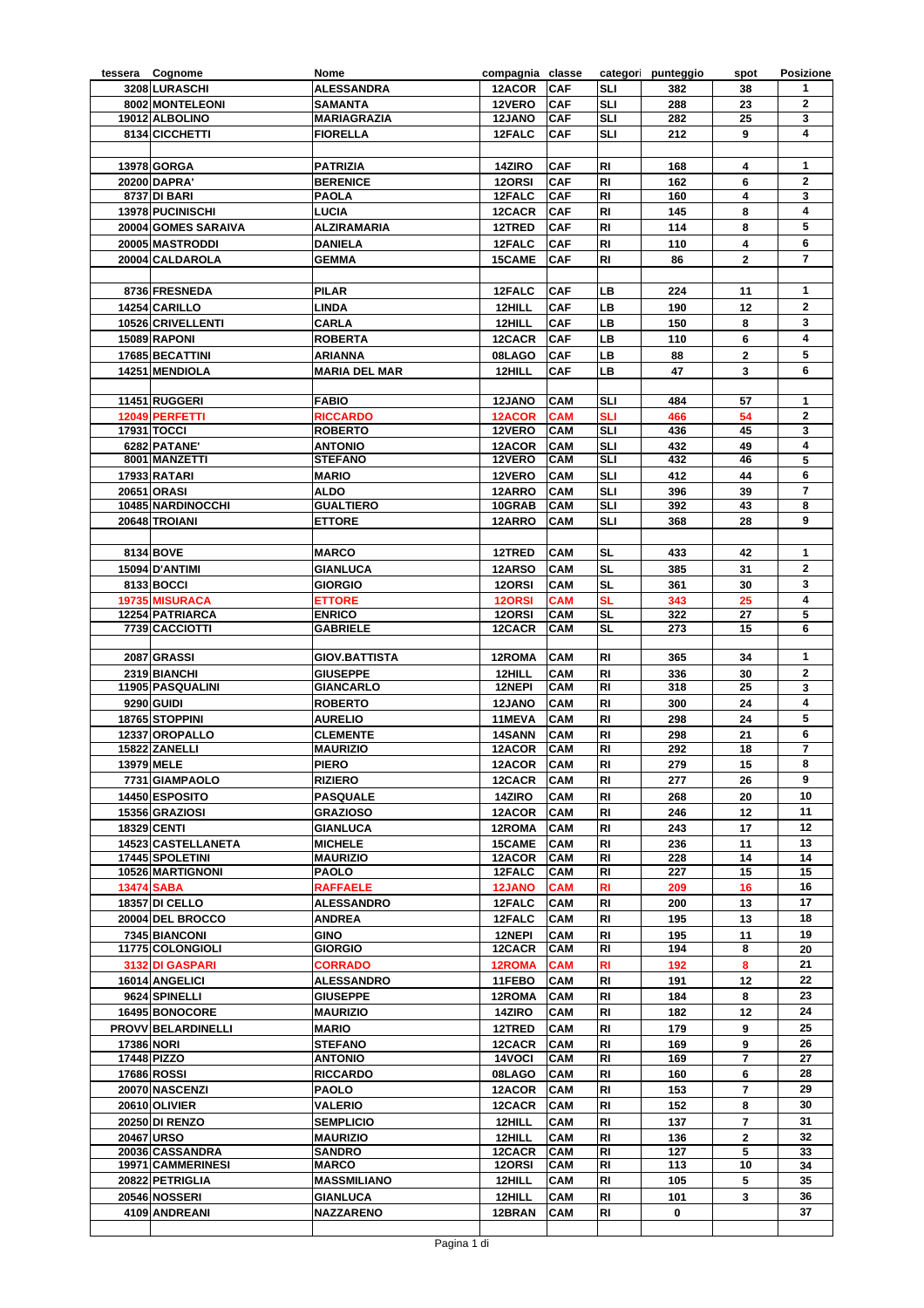|            | 8731 DEL SARTO         | <b>ALDO</b>           | 12FALC        | <b>CAM</b> | LВ         | 265 | 19                      | 1              |
|------------|------------------------|-----------------------|---------------|------------|------------|-----|-------------------------|----------------|
|            | <b>12763 ANASTASI</b>  | <b>GIANCARLO</b>      | 12BRAN        | <b>CAM</b> | LВ         | 240 | 11                      | $\mathbf{2}$   |
|            | 13797 ACHILLI          | <b>PIER FRANCESCO</b> | 12FALC        | <b>CAM</b> | <b>LB</b>  | 237 | 15                      | 3              |
|            | 5482 CARDANO           | <b>TEODORICO</b>      | <b>14SANN</b> | <b>CAM</b> | <b>LB</b>  | 235 | 19                      | 4              |
|            |                        |                       |               |            |            |     |                         |                |
|            | 18356 DI CELLO         | <b>GIANNI</b>         | 12FALC        | <b>CAM</b> | <b>LB</b>  | 230 | 14                      | 5              |
|            | 14451 BUONOCORE        | <b>FAUSTO</b>         | 14ZIRO        | CAM        | LB         | 223 | 11                      | 6              |
|            |                        |                       |               |            |            |     |                         | 7              |
|            | 15083 MUGNANO          | <b>TOMMASO</b>        | 12CACR        | CAM        | <b>LB</b>  | 222 | 5                       |                |
|            | 8338 BELLIZIA          | <b>LUIGI</b>          | 12CACR        | <b>CAM</b> | <b>LB</b>  | 215 | 13                      | 8              |
|            | 20468 CAMPANELLO       | <b>ELIA</b>           | 12HILL        | <b>CAM</b> | <b>LB</b>  | 213 | 11                      | 9              |
|            | <b>13061 DI ROMA</b>   | <b>MASSIMO</b>        |               | <b>CAM</b> | <b>LB</b>  | 212 | 14                      | 10             |
|            |                        |                       | 11FEBO        |            |            |     |                         |                |
|            | <b>15173 CORSI</b>     | <b>MARIO</b>          | 12CACR        | <b>CAM</b> | LB         | 205 | 11                      | 11             |
|            | <b>14254 NOBILI</b>    | <b>NICOLA</b>         | 12FALC        | CAM        | LB         | 204 | 11                      | 12             |
|            |                        |                       |               |            |            |     |                         | 13             |
|            | 15357 CENTOFANTI       | <b>SANDRO</b>         | 12ACOR        | <b>CAM</b> | <b>LB</b>  | 200 | 10                      |                |
|            | 10026 DI GIACOMO       | <b>ALESSANDRO</b>     | 11MEVA        | CAM        | LB         | 198 | 15                      | 14             |
|            | 7463 ELIA              | <b>FABIO</b>          | 14VOCI        | CAM        | LВ         | 189 | 11                      | 15             |
|            | 14467 RAGAZZI          | <b>LEONARDO</b>       | <b>12JANO</b> | <b>CAM</b> | LВ         | 188 | 10                      | 16             |
|            |                        |                       |               |            |            |     |                         |                |
|            | <b>16536 PACCHIONI</b> | <b>ALDO</b>           | <b>12JANO</b> | <b>CAM</b> | LВ         | 181 | 14                      | 17             |
|            | 16248 CAMPAGNA         | <b>GIANNI</b>         | 12CACR        | CAM        | <b>LB</b>  | 180 | 11                      | 18             |
|            | <b>18901 BASSI</b>     | <b>MARCO</b>          | 12HILL        | CAM        | <b>LB</b>  | 176 | 10                      | 19             |
|            |                        |                       |               |            |            |     |                         |                |
|            | <b>14452 RICCO</b>     | <b>GAETANO</b>        | 14ZIRO        | <b>CAM</b> | LB         | 175 | 7                       | 20             |
|            | 19013 SPEZIE           | <b>EMILIO</b>         | <b>12JANO</b> | <b>CAM</b> | LB         | 168 | 3                       | 21             |
|            | <b>20871 BIELLI</b>    | <b>MARCELLO</b>       | 12ACOR        | <b>CAM</b> | LB         | 161 | 9                       | 22             |
|            | 20252 VICARETTI        | <b>GIUSEPPE</b>       | 12HILL        | <b>CAM</b> | <b>LB</b>  | 161 | 9                       | 23             |
|            |                        |                       |               |            |            |     |                         |                |
|            | 15385 GARGANO          | <b>ANTONIO</b>        | 14ZIRO        | <b>CAM</b> | <b>LB</b>  | 161 | $\overline{7}$          | 24             |
|            |                        |                       |               |            |            |     |                         | 25             |
|            | 20872 CLERI            | <b>MARCO</b>          | 12ACOR        | CAM        | <b>LB</b>  | 150 | 10                      |                |
|            | 19635 CIARMELA         | <b>CLAUDIO</b>        | 10TORR        | CAM        | <b>LB</b>  | 145 | 6                       | 26             |
|            | 7740 LIDANO            |                       |               | CAM        | LB         | 143 | 5                       | 27             |
|            |                        | <b>MARIO</b>          | 12CACR        |            |            |     |                         |                |
|            | 16186 D'ANGELO         | <b>EMILIO</b>         | 10TORR        | CAM        | LB         | 142 | 6                       | 28             |
|            | 20650 GIACINTI         | <b>ROBERTO</b>        | 12ARRO        | <b>CAM</b> | LВ         | 142 | 4                       | 29             |
|            | 11012 SEGATORI         | <b>ANTONIO</b>        | 12HILL        | <b>CAM</b> | LB         | 140 | $\overline{7}$          | 30             |
|            |                        |                       |               |            |            |     |                         |                |
|            | 20870 SANTANDREA       | <b>EMANUELE</b>       | 12ACOR        | CAM        | <b>LB</b>  | 133 | 5                       | 31             |
|            | 11875 VETTORAZZO       | <b>GIOVANNI</b>       | 12HILL        | CAM        | <b>LB</b>  | 133 | 3                       | 32             |
|            | 20253 DI RENZO         | <b>PASQUALINO</b>     | 12HILL        | <b>CAM</b> | LВ         | 106 | 6                       | 33             |
|            |                        |                       |               |            |            |     |                         |                |
|            |                        |                       |               |            |            |     |                         |                |
|            | 8801 CANTALUPO         | <b>SERGIO</b>         | 14VOCI        | <b>CAM</b> | CO         | 399 | 35                      | $\mathbf{1}$   |
|            |                        |                       |               |            |            |     |                         | $\overline{2}$ |
|            | 3582 D'AMICO           | <b>LEONARDO</b>       | <b>12JANO</b> | CAM        | CO         | 388 | 36                      |                |
|            | 18375 VINCENTI         | <b>MARIO</b>          | 12ACOR        | <b>CAM</b> | CO         | 352 | 30                      | 3              |
|            | 13224 CIACCHELLA       | <b>LUCIANO</b>        | 12ATHI        | <b>CAM</b> | CO         | 281 | 17                      | 4              |
|            |                        |                       |               |            |            |     |                         |                |
|            |                        |                       |               |            |            |     |                         |                |
|            | 8611 TRICCA            | <b>ANTONIO</b>        | 12HILL        | CAM        | AS         | 283 | 12                      | 1              |
|            | 19876 FONDACCI         | <b>SANDRO</b>         | 11MEVA        | CAM        | AS         | 229 | 17                      | 2              |
|            |                        |                       |               |            |            |     |                         |                |
|            | 11404 ABET             | <b>PIERPAOLO</b>      | 11FEBO        | <b>CAM</b> | AS         | 197 | 11                      | 3              |
|            | 16941 BERTINI          | <b>FABRIZIO</b>       | 11MEVA        | <b>CAM</b> | AS         | 190 | 10                      | 4              |
|            | <b>15034 SARTI</b>     | <b>CLAUDIO</b>        | 12CACR        | <b>CAM</b> | AS         | 189 | 9                       | 5              |
|            |                        |                       |               |            |            |     |                         |                |
|            | <b>11432 ASSUNTI</b>   | <b>ALFREDO</b>        | 11MEVA CAM    |            | AS         | 179 | 9                       | 6              |
|            | 9465 CARIANI           | <b>LICURGO</b>        | 11MEVA        | <b>CAM</b> | AS         | 174 | 12                      | $\overline{7}$ |
|            |                        |                       |               |            |            |     |                         | 8              |
|            | 20321 PAGLIOCHINI      | <b>CLAUDIO</b>        | 11MEVA        | <b>CAM</b> | AS         | 148 | 6                       |                |
|            | 19874 MARCHETTI        | <b>MARCO</b>          | 11MEVA        | <b>CAM</b> | AS         | 62  | 3                       | 9              |
|            |                        |                       |               |            |            |     |                         |                |
|            |                        |                       |               |            |            |     |                         |                |
|            | 10803 DI ROSA          | <b>VITTORIO</b>       | 12TRED        | <b>CAM</b> | SLI        | 488 | 59                      | 1              |
|            | 8133 SIMONI            | <b>ENRICO</b>         | 12FALC        | <b>CAM</b> | SLI        | 468 | 55                      | $\mathbf{2}$   |
|            | <b>18559 DI NARDO</b>  | <b>FABRIZIO</b>       | 12ORSI        | <b>CAM</b> | SLI        | 456 | 52                      | 3              |
|            | 17927 DI NARDO         |                       | 120RSI        |            | SLI        | 455 |                         | 4              |
|            |                        | <b>MAURO</b>          |               | <b>CAM</b> |            |     | 47                      |                |
|            | 12762 LUDOVICI         | <b>ALESSANDRO</b>     | 12VERO        | <b>CAM</b> | <b>SLI</b> | 454 | 51                      | 5              |
|            | 18245 GENOVESE         | <b>ATTILIO</b>        | 120RSI        | <b>CAM</b> | <b>SLI</b> | 424 | 42                      | 6              |
|            | 18698 CIACCARINI       | <b>WALTER</b>         | 12ORSI        | <b>CAM</b> |            |     |                         | 7              |
|            |                        |                       |               |            | SLI        | 401 | 41                      |                |
|            | <b>18558 DI NARDO</b>  | <b>MASSIMO</b>        | 120RSI        | <b>CAM</b> | SLI        | 393 | 33                      | 8              |
|            | 17938 BOCCI            | <b>FILIPPO</b>        | 12ORSI        | <b>CUM</b> | SLI        | 336 | 26                      | 9              |
|            | 17920 ZINNA            | <b>DAVIDE</b>         | 120RSI        | <b>CUM</b> | SLI        | 290 | 20                      | 10             |
|            |                        |                       |               |            |            |     |                         |                |
|            |                        |                       |               |            |            |     |                         |                |
|            | 17937 ANGIOLILLO       | <b>MARCO</b>          | 12ORSI        | <b>CUM</b> | RI         | 345 | 27                      | $\mathbf{1}$   |
|            | 18766 STOPPINI         | <b>GIULIO</b>         | 11MEVA        | <b>CUM</b> | RI         | 303 | 21                      | 2              |
|            | 20868 BIELLI           | LUIGI                 | 12ACOR        | <b>CUM</b> | RI         | 286 | 18                      |                |
|            |                        |                       |               |            |            |     |                         | 3              |
|            | <b>16437 PACE</b>      | <b>LEONARDO</b>       | 11FEBO        | <b>CUM</b> | RI         | 239 | 13                      | 4              |
| 13461 ELIA |                        | <b>ELISEO</b>         | 14VOCI        | <b>CUM</b> | RI         | 212 | 10                      | 5              |
|            | 16736 CAPRIA           | <b>ARTURO</b>         | 11FEBO        | <b>CUM</b> | RI         | 204 | 12                      | 6              |
|            | 20645 MELE             | <b>ALESSANDRO</b>     | 12ACOR        | <b>CUM</b> | RI         | 175 | 5                       | 7              |
|            |                        |                       |               |            |            |     |                         |                |
|            |                        |                       |               |            |            |     |                         |                |
|            | 14672 DI NALLO         | <b>GIANMARIA</b>      | 11FEBO        | <b>CUM</b> | LB.        | 212 | 12                      | 1              |
|            | 17892 RINALDI          | <b>GIULIO</b>         | <b>14SANN</b> | <b>CUM</b> | <b>LB</b>  | 196 | $\overline{\mathbf{r}}$ | $\mathbf{2}$   |
|            | <b>18358 DI CELLO</b>  | <b>ANDREA</b>         | 12FALC        | <b>CUM</b> | LB.        | 78  | 0                       | 3              |
|            |                        |                       |               |            |            |     |                         |                |
|            | 19270 MEZZA            | <b>SERGIO</b>         | 11FEBO        | <b>CUM</b> | AS         | 108 | 4                       | 1              |
|            |                        |                       |               |            |            |     |                         |                |
|            |                        |                       |               |            |            |     |                         |                |
|            | 16729 VIZZACCARO       | <b>GIULIO</b>         | <b>12JANO</b> | <b>SCM</b> | RI         | 309 | 22                      | 1              |
|            | 12724 BIANCHI          | <b>ENEA</b>           | 12HILL        | <b>SCM</b> | RI         | 278 | 8                       | $\mathbf{2}$   |
|            |                        |                       |               |            |            |     |                         |                |